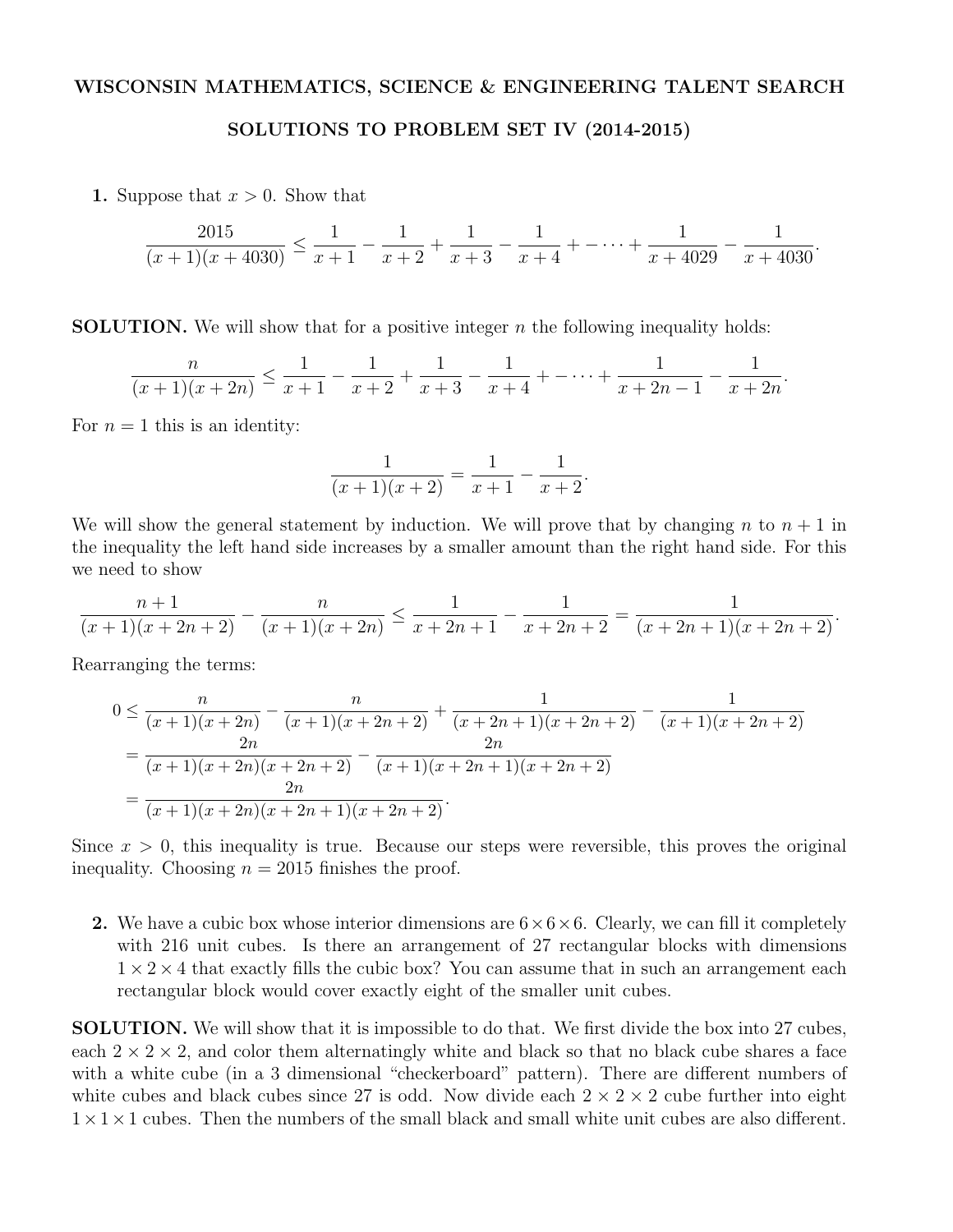Each  $1 \times 2 \times 4$  block will occupy exactly eight of the small cubes. We will show that four of these must be white and four must be black. Consider a  $1 \times 1 \times 6$  column of the cubic box in a direction parallel to one of the sides. It will have two black, two white, two black or two white, two black, two white cubes in that order.



It is easy to check that if we place a  $1 \times 1 \times 4$  block into this column, then it will have exactly two black and two white small cubes. (See the picture above.) But a  $1 \times 2 \times 4$  block occupies exactly two  $1 \times 1 \times 4$  blocks, and each one must be inside a  $1 \times 1 \times 6$  column of the box. Thus a  $1 \times 2 \times 4$ block has to cover four white and four black small cubes.

If we could fill the box with  $1 \times 2 \times 4$  blocks, then this would mean that there are the same number of black and white small cubes. But we know that this is not the case, thus we showed that it is impossible to fill in the big box.

3. We choose three points in a square of unit side length and measure the distances between each pair of the points. Find the maximal possible value of the *minimum* of these three numbers.

**SOLUTION.** We will show that the minimum of the three distances is always at most  $\sqrt{6}-\sqrt{2} \approx$ 1*.*035.

First we show that this value can be achieved. Denote the vertices of the square by *A, B, C, D* and let X and Y be points on the side *BC* and *CD* with  $BX = YD = 2 - \sqrt{3}$ . Then by the Pythagorean theorem the points *A, X, Y* form a regular triangle with side length:

$$
\overline{AX}^2 = \overline{AY}^2 = 1 + (2 - \sqrt{3})^2 = 8 - 2\sqrt{3}
$$
  

$$
\overline{XY}^2 = 2(1 - (2 - \sqrt{3}))^2 = 8 - 2\sqrt{3}.
$$

We can also check that  $\sqrt{8 - 2\sqrt{3}} = \sqrt{6} - \sqrt{2}$  by squaring both sides.

Our next task is to show that if we choose any three points *P, Q, R* in the square, then the smallest of the three distances is at most  $\sqrt{6} - \sqrt{2}$ . We first show that we can assume that all three points are on the boundary of the square. To see this, consider a triangle *XY Z* with acute angles at *X* and *Y* and assume that the altitude dropped from *Z* intersects *XY* at point *H*. Now imagine that we choose points  $X'$ ,  $Y'$ ,  $Z'$  which are on the rays  $HX$ ,  $HY$ ,  $HZ$ , respectively with  $X'H \geq XH$ ,  $Y'H \geq YH$  and  $Z'H \geq ZH$ . (See picture below.) Then the distances between the points  $X', Y', Z'$  are at least as large as the corresponding distances between the points  $X, Y, Z$ . E.g.

$$
\overline{X'Z'} = \sqrt{\overline{X'H}^2 + \overline{Z'H}^2} \ge \sqrt{\overline{XH}^2 + \overline{ZH}^2} = \overline{XZ}.
$$

Thus, by moving the points *X, Y, Z* on the rays *HX, HY, HZ* 'away' from *H* we will not decrease the minimum distance among these points. (This is also true if *Z* is on the line segment *XY* , i.e.  $H = Z.$ 

Now if we have three points *P, Q, R* inside the square then at least two of the angles of the triangle *P QR* are acute (or the three points are on a line), so repeating the previous procedure we can move the points  $P, Q, R$  onto the boundary of the square to get  $P', Q', R'$ , in a way that the minimal distance among the new points is at least as large as the minimal distance among the old ones. (See picture below.)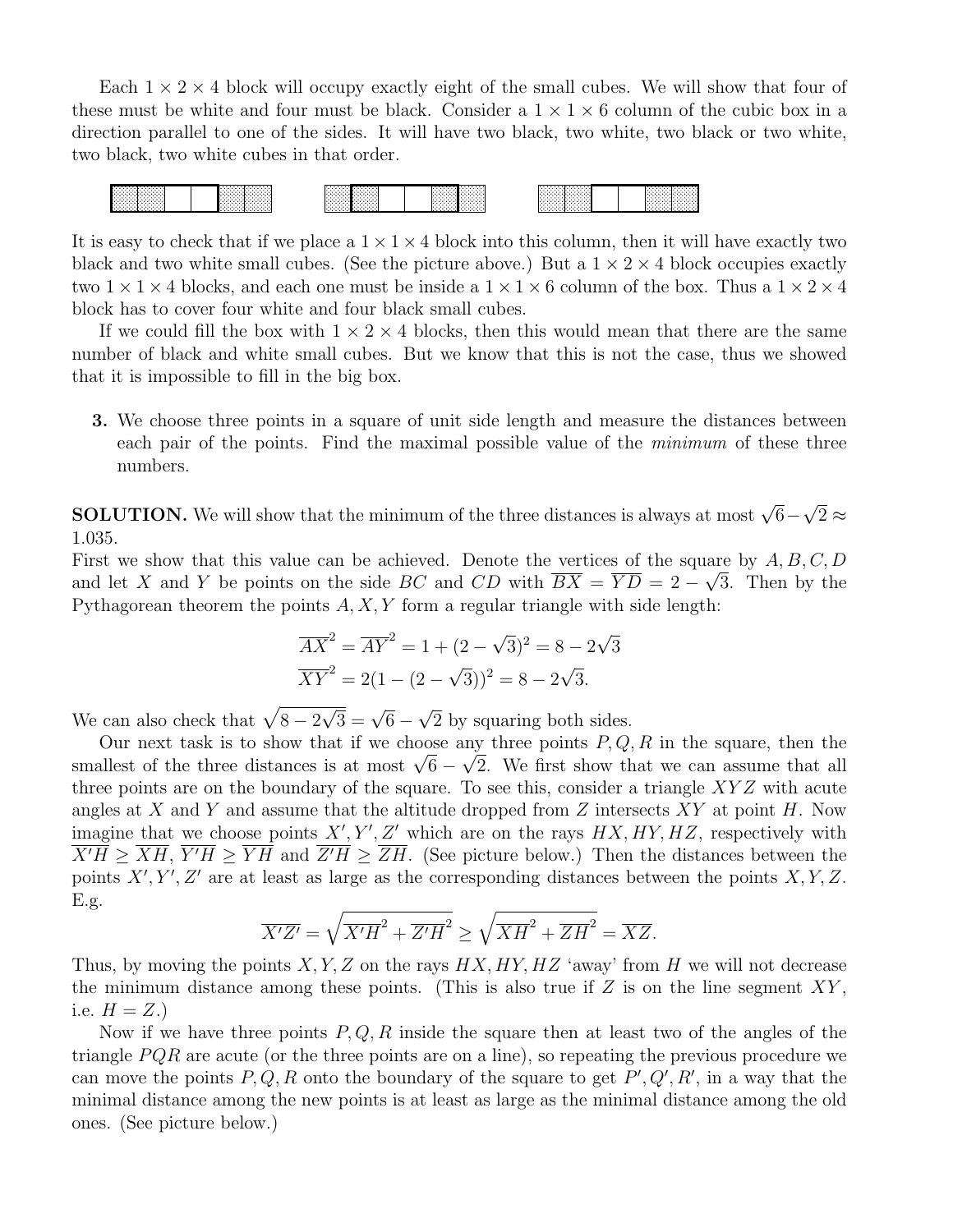Thus it is enough to consider the case when we have three points  $P', Q', R'$  are on the boundary of the square, and we have to prove that one of the distances among them is at most  $\sqrt{6}-\sqrt{2}$ . If any two of these points are on the same side of the square then their distance is at most  $1 < \sqrt{6} - \sqrt{2}$ , so we may assume that the three points are on three different sides. Let  $P'$  be on  $AB$ ,  $Q'$  on  $BC$ and *R*<sup>0</sup> on *CD*. Assume that  $\overline{AP'} \leq \overline{DR'}$  (the proof will work similarly if the opposite inequality holds). Then moving  $P'$  to  $A$  will not decrease the distances. Indeed,  $Q'R'$  will not change and

$$
\overline{AQ'} = \sqrt{1 + \overline{Q'B}^2} \ge \sqrt{\overline{P'B}^2 + \overline{Q'B}^2} = \overline{P'Q'}, \quad \overline{AR'} = \sqrt{1 + \overline{DR'}^2} \ge \sqrt{1 + (\overline{DR'} - \overline{AP'})^2} = \overline{P'R'}.
$$



Let  $\overline{BQ'} = q$  and  $\overline{DR'} = r$ . If we assume that  $\overline{AQ'}, \overline{AR'}$  and  $\overline{Q'R'}$  are all bigger than  $\sqrt{6} - \sqrt{2}$ then

$$
\sqrt{1+q^2} > \sqrt{6} - \sqrt{2}, \quad \sqrt{1+p^2} > \sqrt{6} - \sqrt{2}, \quad \sqrt{(1-p)^2 + (1-q)^2} > \sqrt{6} - \sqrt{2}.
$$

From the first inequality we get

$$
q^2 > (\sqrt{6} - \sqrt{2})^2 - 1 = 7 - 4\sqrt{3} = (2 - \sqrt{3})^2
$$

and  $q > 2 - \sqrt{3}$ . Similarly,  $p > 2 - \sqrt{3}$ . But then

$$
(1-p)^2 + (1-q)^2 < 2(\sqrt{3}-1)^2 = (\sqrt{6}-\sqrt{2})^2
$$

which leads to a contradiction. This shows that after moving the points around in a way that the minimum distance did not decrease, we arrived to a configuration where the minimum distance is at most  $\sqrt{6} - \sqrt{2}$ . This shows that this was true for the original configuration as well.

4. Find all the four-digit numbers *a b c d* which when multiplied by 4 give a product equal to the number with the digits reversed,  $\underline{d} \underline{c} \underline{b} \underline{a}$ . (The digits do not need to be different.)

**SOLUTION.** The value of such a number is  $1000a + 100b + 10c + d$ , so the given condition is that  $4(1000a + 100b + 10c + d) = 1000d + 100c + 10b + a$ . This means  $3999a + 390b - 60c - 996d = 0$ , or by dividing by 3,  $1333a + 130b - 20c - 332d = 0$ . Because  $130b - 20c - 332d$  is even, the digit *a*